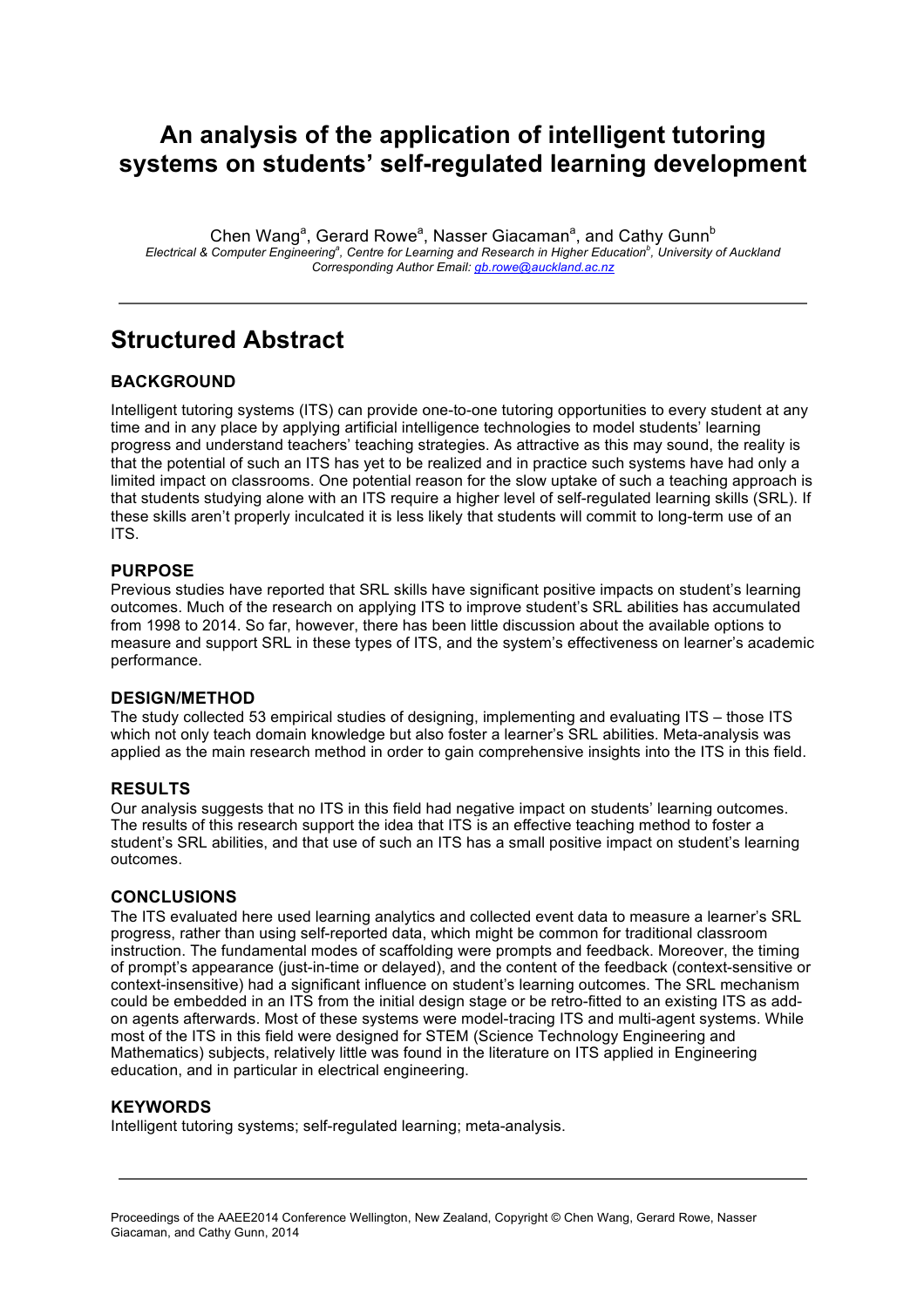# **Introduction**

A significant challenge for engineering education is adequate coverage of a rapidly increasing body of knowledge (BOK). Moreover, "massification" of education has led to many universities facing challenges arising from increasing student-instructor ratios. A growing diversity in academic preparedness compounds this problem. Intelligent tutoring system(s) (ITS) provide a potential solution. They can, in principle, provide customized instruction for every student by being adapted to a particular student's academic needs and learning styles (Ray & Barnett, 2009; VanLehn, 2011; Woolf, 2010). Thus every student using such an ITS can access one-to-one tutoring opportunities at any time and in any place.

As attractive as this may sound, the reality is that the potential of such an ITS has yet to be realized and in practice such systems have had only a limited impact on classrooms. One potential reason is that when some ITS teach complex STEM (Science Technology Engineering and Mathematics) topics and present complex information in a non-sequential order, they can lead to student cognitive overload. The other potential reason for the slow uptake of such a teaching approach is that students studying alone with an ITS require a higher level of self-regulated learning skills (SRL). If these skills are not properly inculcated it is less likely that students will commit to long-term use of an ITS. Furthermore, it is even less likely they will emerge from tertiary study well equipped for independent learning.

Much of the research on applying ITS to improve students' SRL abilities has accumulated from 1998 to 2014. This paper reports the analysis of 53 empirical studies of designing, implementing and evaluating ITS – those ITS which not only teach domain knowledge but also foster a learner's SRL abilities. Because of the growing interest in this field a number of questions regarding the kind of ITS can now be addressed by a meta-analysis:

- 1. What models of self-regulated learning have been used to guide system design?
- 2. What options are available to measure the learners' self-regulated learning skills?
- 3. What scaffolding approaches are used to foster learners' self-regulated learning skills?
- 4. How effective are intelligent tutoring systems in improving students' learning outcomes?
- 5. What are the features of such intelligent tutoring systems?

## **Background**

## **Intelligent Tutoring System(s) (ITS)**

ITS apply artificial intelligence technologies to model students' learning progress and understand teachers' teaching strategies, so that they can build a student-centered learning environment – an environment under the guidance of cognitive science (Woolf, 2010). Aleven and his colleagues (2010) determined that ITS helped students learn complex cognitive skills by providing step-by-step guidance. To do this, an ITS should have a welldesigned user interface, provide adaptive prompts, give step-by-step feedback, and share the control of study with learners.

The classic framework of an ITS has four components (Woolf, 2010):

- 1. **Domain knowledge:** to teach new knowledge to students. An ITS should act as an expert in a specific domain. As a result they need to contain key knowledge points - such as concepts; the relationships among different concepts; operation procedures and required skills.
- 2. **Student knowledge**: the main benefit of ITS is that they can understand a particular learner's characteristics, learning styles and a learner's knowledge level and so can offer adaptive instructions/feedback. In order to do this, an ITS needs to record and analyze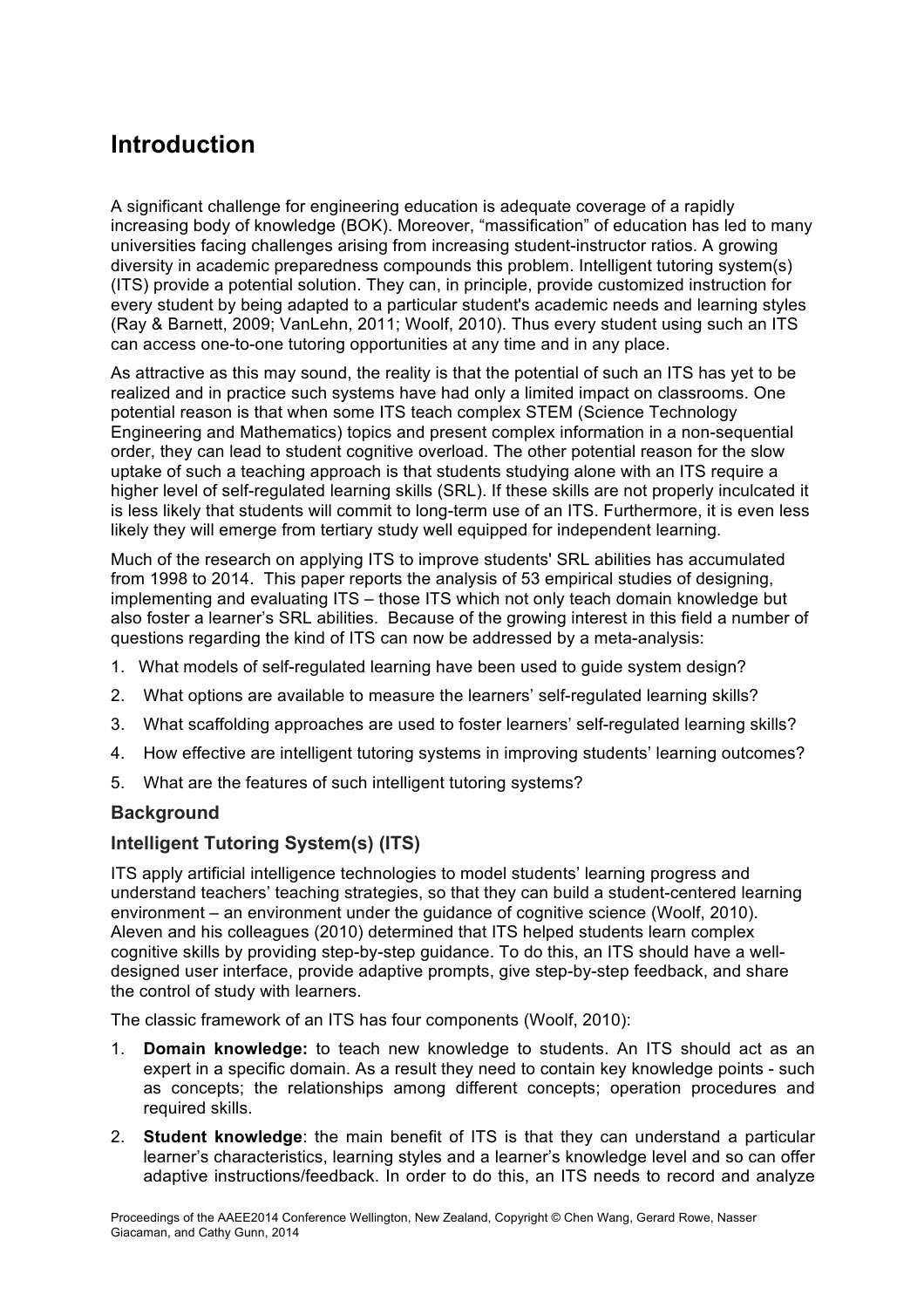student information, set up a student model and reason and predict a student's next step(s).

- 3. **Tutoring knowledge**: to act as a human tutor, an ITS should also include relevant teaching strategies. After analyzing a student's knowledge, the ITS can then determine a student's situation and provide the appropriate instructions in the same way a human tutor would.
- 4. **Communication knowledge:** this component takes charge of the communications between learners and the system - including the user interface, human-computer dialogue and pictorial agents.

### **Self-regulated learning**

A learner should be considered as an active learner rather than a passive one by educators. Many researchers have already indicated that it is very important learners, rather than their instructors, take the main responsibility for their study. A competent learner should be fully aware of his/her abilities and initial knowledge level and set up learning goals based on selfevaluation. Then the learner applies appropriate strategies, and keeps adjusting these, in order to achieve the set goals (Zimmerman, 1990).

These are so-called 'self-regulated learners' or as Pintrich (2000) defined: self-regulated learning is an active and constructive process where a learner controls his/her cognition, motivation and behaviour to achieve their set learning goals. In so doing this, learners better meet the demands of a lifelong learning society and one of the main higher education goals to foster undergraduate students as self-regulated learners. Self-regulated learning abilities have strong positive impacts on students' learning outcomes, so for teachers and instructional designers, it is very important to guide and support students to learn actively and take responsibility for completing learning tasks. Just-in-time prompts, adaptive feedback and scaffolding which can help students self-assess or seek help, are the effective teaching strategies commonly put into use.

## **Research methods**

This study applied meta-analysis as the main research method. As Glass (1976) defined, meta-analyses integrate and analyze different research on a specific topic by using content analysis and statistical methods. Compared with traditional literature review methods, the main advantage of meta-analysis is that it can provide summary quantitative results by using statistical methods to analyze each individual study and identify different sample sizes and judge research quality.

This study aims to survey the empirical research on ITS which can foster learners' selfregulated learning abilities. So, for the purpose of this study, we selected empirical research which focused on designing, implementing or evaluating an ITS to foster student's SRL skills. Because of the topic's inter-disciplinary nature, we started our search from two main sources - engineering (Compendex, Sciencedirect, Scopus, and Springer Link) and education (Education Research Complete, ERIC, NZCER Journal Online and ProQuest) databases.

A total of 113 articles (dating from 1998 to 2014) were found using a combination of keywords: self-regulated learning/learner and intelligent tutoring system/intelligent tutor. The 113 articles included 76 journal articles, 15 conference articles, 11 monographs, 6 dissertations, 2 book chapters, 2 generic articles and 1 report. After reviewing all of these, 53 articles were then selected as meeting our selection criteria. The authors designed a fullscale coding protocol based on the research questions. It helped us collect and analyze the information from all the studies.

## **Research questions**

#### **What models of self-regulated learning have been used to guide system design?**

Several models of self-regulated learning have been used to guide system design: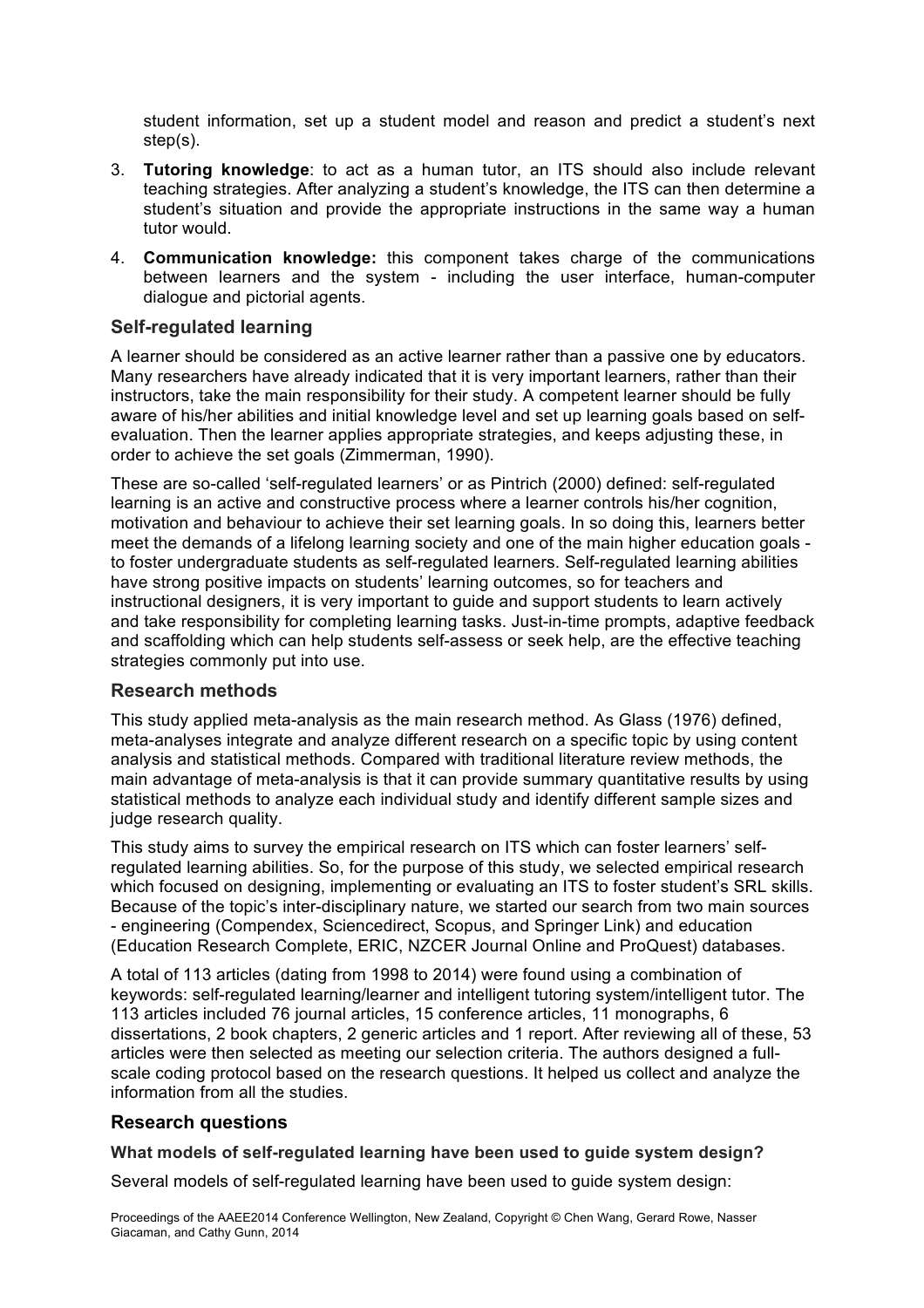**Zimmerman's SRL model (2001)** described the whole SRL process in three steps: planning, practicing and evaluating. For planning, a learner assesses previous knowledge, analyzes learning tasks and makes a plan. Then, for practicing, they will apply appropriate learning strategies to achieve the sub-goals according to the learning plan. Finally, they will evaluate the learning outcomes to decide whether to maintain original their tactics or adopt new ones.

**Winne and Hadwin's SRL model (1998)** is also commonly applied in this field. This model contains four sub-processes (D. Moos, 2013):

- 1. Task analysis: when students accept assignments, they will analyze the learning tasks, evaluate the learning environment and available resources, and estimate the domain knowledge level and learning skills.
- 2. Goal setting and plan making: after task analysis, the student will have a good understanding of the situation, and will then set up reasonable learning goals and make plans accordingly.
- 3. Strategy implementation and monitoring: when the learning process starts the student applies his/her skills or familiar learning tactics. The learner then keeps monitoring their progress and adjusts the learning strategies to adapt to new situations.
- 4. Reflection for future study: after completing the learning tasks, students will learn from the experience, and make any necessary changes for future learning.

**Pintrich's model (2000)** emphasized the relationship between learner's self-regulation actions and the learning environment and specifically described the cognitive, motivational, behavioral and contextual factors involved in the SRL process. There are also four phases in this model (Schunk, 2005). The first phase is forethought, planning, and activation, which is followed by the monitoring phase. The third phase is the control stage, with the last phase being reaction and reflection.

These classic models were the ones most commonly applied in designing an ITS which can foster student's SRL abilities but they were not specific enough to fully guide ITS development. So some researchers also set up their own SRL models:

**Azevedo's SRL model** was developed based on Winne and Hadwin's, and Pintrich's SRL model. This model has 33 self-regulatory variables to describe accurately the meta-cognitive procedures. These variables are distributed in several learning activities: planning activities; monitoring activities; learning strategies implementation; task difficulties handling and demands; interest statement.

In addition, (Aleven, Mclaren, Roll, & Koedinger, 2006) designed the ITS help tutor based on **Nelson-LeGall's help-seeking model** (1981). This model resolved the whole help-seeking process into five sub-steps: after self-assessment and task analysis, the learner realizes that they need help. The learner evaluates the advantages and disadvantages of seeking help and starts to look for potential support. After investigation and comparison, the learner implements help-seeking strategies to ask for help and reviews and evaluates the helpseeking process.

#### **What options are available to measure learners' self-regulated learning skills?**

Intelligent tutoring systems can produce **learning analytics**, by collecting dynamic data about every interaction between learners and the system. This includes the notes students take using the system tools, the time students stay on a specific page, the students' movement from one topic to another and the hints students request. All this data can be considered as a set of event data which happens throughout the journey of self-regulated learning (Aleven et al., 2010), which may be considered more accurate and unobtrusive than the student's self-reported data and also more abundant and diverse than static data. This data will also help the ITS improve its reasoning abilities and help provide context-sensitive prompts and hints to learners.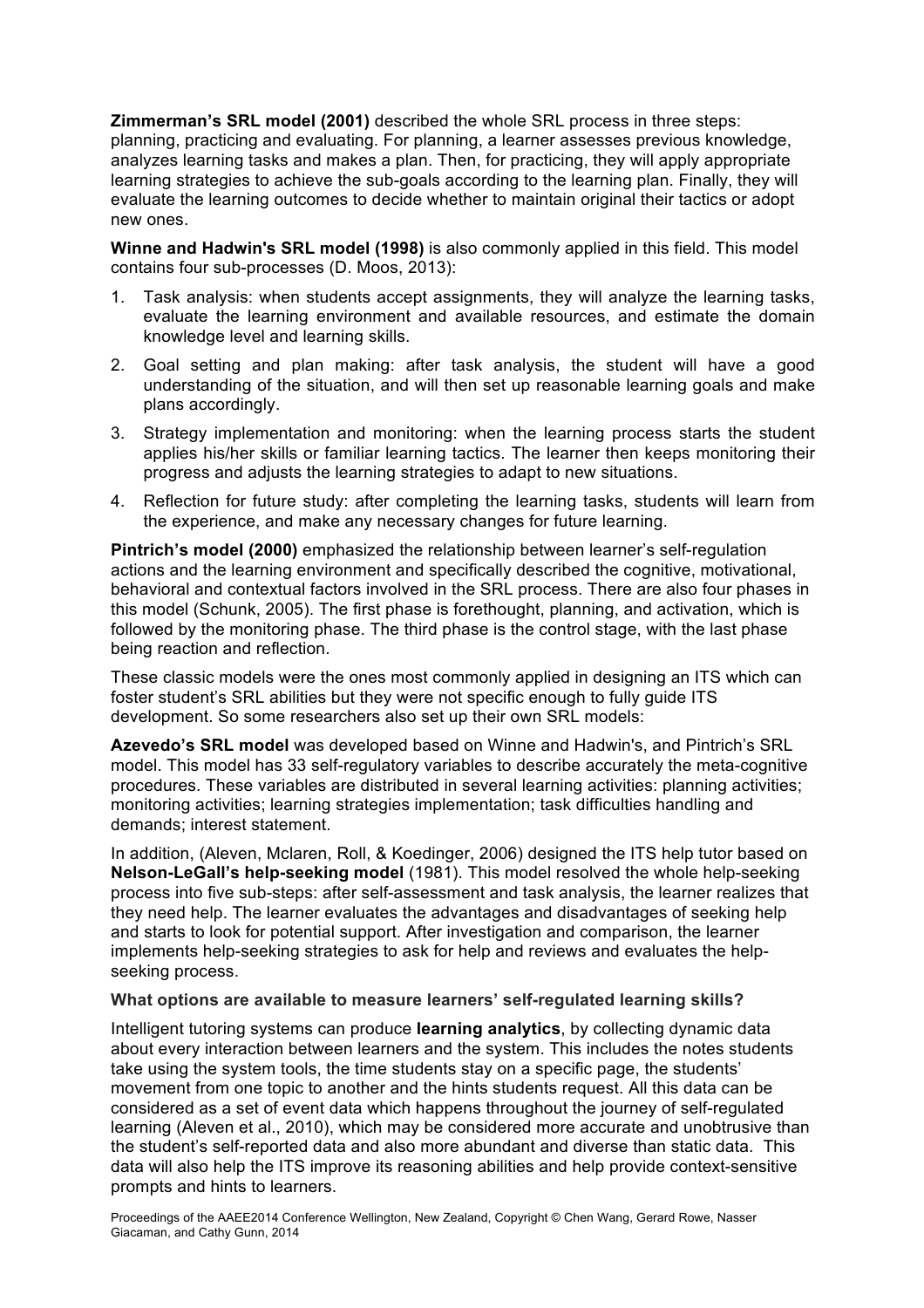Some of the studies chose quasi-experimental research as the final evaluation – short-term experiments lasting from 2 hours to 2 days, to longer evaluations lasting for a semester. Others evaluated the ITS's effectiveness by comparing a group's pre- and –post test results. The samples chosen were from primary school, middle school to university students and were small-sized - from 4 students to 219 students. The data collected for measurement was diverse:

- 1. Online tracking data: such as student log files, eye-tracking data, facial recognition, and human-agent dialogue.
- 2. Self-reported data: including think-aloud protocol, student self-assessment and helpseeking behavior.
- 3. Paper-and-pencil questionnaires on students' self-regulated learning skills.
- 4. Pre post tests of domain knowledge to compare the variation of learning outcomes caused by ITS with different intervention means.

#### **What scaffolding approaches are used to foster learners' self-regulated learning skills?**

We found some distinct scaffolding in these studies to foster students' SRL abilities. Some scaffolding approaches were focused on specific phases, such as help-seeking and selfevaluation, while others used the entire action flow of SRL. The main modes of presentation were just-in-time prompts and adaptive feedback. The timing of a prompt's appearance (justin-time or delayed) and the content of the feedback (context-sensitive or context-insensitive) were the primary definitive factors in SRL development. The specific scaffolding methods used are discussed in the following sections.

#### **Help-seeking and self-assessment**

Help-seeking, as an effective self-regulated learning strategy, was extensively studied in the classroom instruction environment but less explored in interactive learning environments. Research results revealed that students lacked help-seeking abilities and consequently either overused help facilities to get the answers directly or ignored the help facilities (Aleven et al., 2006). Aleven et al developed a help tutor to work together with an existing ITS (the Geometry Cognitive Tutor) in order to improve students' help-seeking skills by providing adaptive feedback and on-demand support. The geometry cognitive tutor was designed for a high school geometry curriculum. Students mastered knowledge by solving real-world problems and got just-in-time feedback from the system.

There were two main kinds of on-demand support: context-sensitive hints and a contextinsensitive glossary. The context-sensitive hints were tailored to the learner's situation but the context-insensitive glossary was used to encourage learners to look for the information they needed by themselves. The system applied a Bayesian network to evaluate students' learning progress: if a student was new to the topic, the system would give him/her contextsensitive hints; if the system evaluated that the student was familiar with the topic, he /she would be encouraged to first use the context-insensitive glossary. The help tutor could evaluate automatically, and undetected, whether students' help-seeking behaviors were appropriate or not and, according to the evaluation results, the tutor then provided adaptive feedback which could improve learners' help seeking abilities.

Other researchers working with the same Geometry Cognitive Tutor, extended the help tutor to a help-seeking support environment: this included an updated help tutor and a selfassessment tutor (Roll, Aleven, McLaren, & Koedinger, 2007). The updated help tutor offered students more instructions to enable them to realize the principles and benefits of helpseeking, instead of merely providing the answers to questions or the direction of the next learning step.

Because of the close relationship between self-assessment and help-seeking, this helpseeking support environment involved the self-assessment tutor. When a learner worked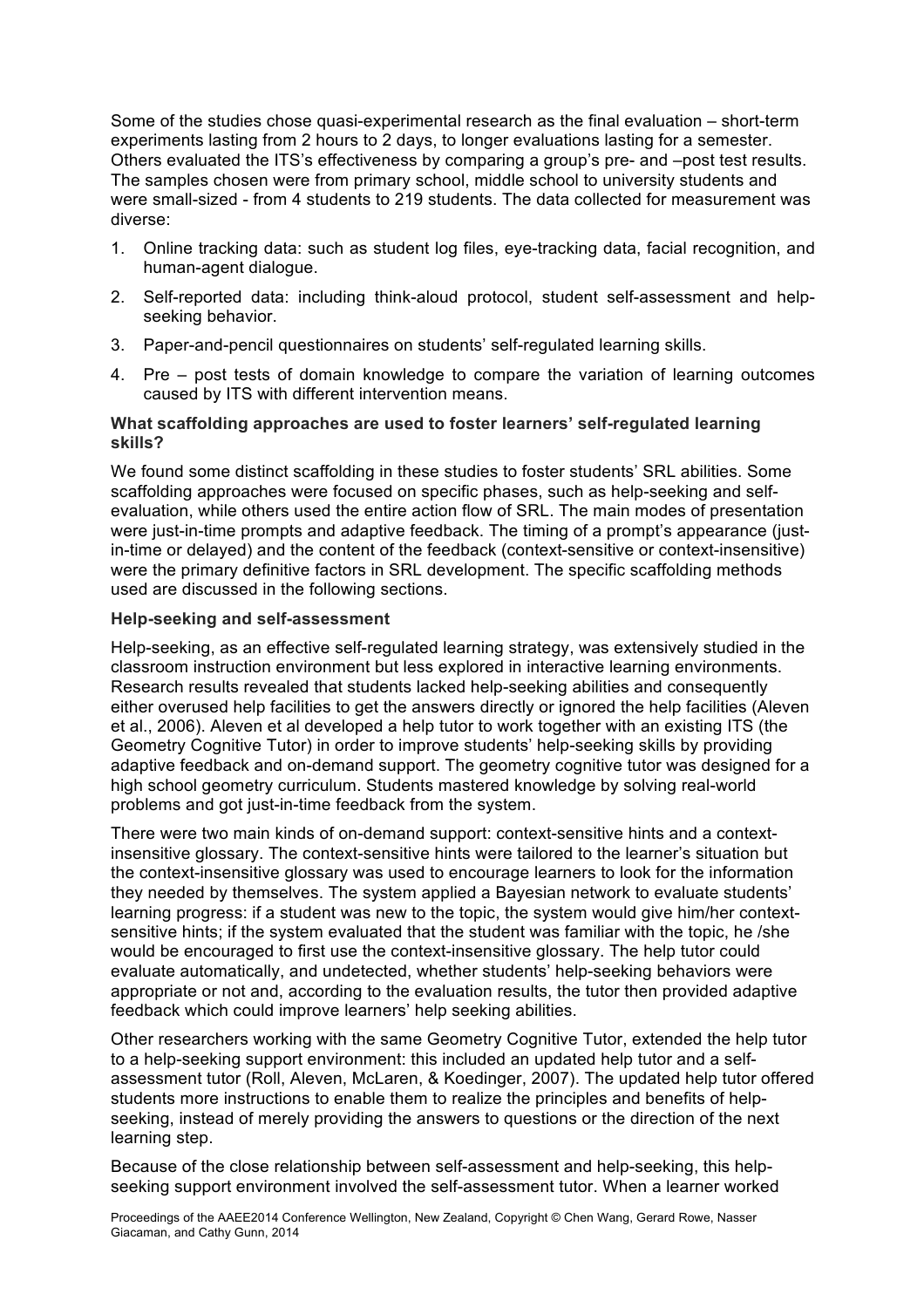through a problem with the system, it would offer self-assessment scaffolding through four sub-steps:

- 1. Prediction: a learner predicted their own ability to solve a problem correctly. At the start, before the learner solves a problem, the system would ask the student whether they were able to solve the problem without any help. If the learner answered 'yes', then they would move on to the second step; if the answer was 'no', the hints would appear (Roll, Aleven, McLaren, & Koedinger, 2011).
- 2. Motivation: the system asked the learner whether they would try to solve a problem or not.
- 3. Reflection: after giving the answer to the question, the learner could figure out whether their prediction was right or not. This step was very important for the learner's selfreflection and it would help the learner improve the accuracy of their self-assessment (Roll et al., 2011).
- 4. Projection: based on all the results, the learners would estimate their actual selfassessment skills. It would improve their SRL skills in future.

In addition, the researchers gave students a short classroom instruction prior to the students beginning to learn with the system. The aim of the classroom instruction was to help students establish correct attitudes towards help-seeking.

In another study (Long & Aleven, 2013), the self-assessment tutor was redesigned with three additional features to the geometry cognitive tutor's open learner model. In accordance with the educational experiment's results, the researchers chose these new features to add selfassessment prompts, showing student's knowledge progress information by problem difficulty level and these delayed the appearance of a knowledge progress bar. The purpose of this delaying of the appearance of the knowledge bar was not only to help students focus on their study but also to give them sufficient time for self-reflection.

## **Prompt and feedback**

As a computer-aided instructional system, an ITS always places a student alone to work on a particular learning task at their pace. Therefore, student attention is easily diverted, increasing the chance of the student getting lost and frustrated. Here feedback, as a crucial part of computer-aided instruction, is more directed at learning tasks which result in helping students succeed in acquiring new knowledge and achieving their academic goals. Feedback also has positive impacts on students' self-efficacy and self-esteem. Studies in this field adopted educational experiments (Azevedo, Cromley, & Seibert, 2004; Azevedo, Cromley, Winters, Moos, & Greene, 2005; Bouchet, Harley, Trevors, & Azevedo, 2013) to compare the learning outcomes caused by different combinations of prompts and feedback. Researchers explored different settings, such as, prompts only; prompts with feedback; fixed prompts or feedback; adaptive prompts and feedback according to the student model.

#### **Study choice**

Another research project redesigned the geometry cognitive tutor in order to enhance learners' study initiatives (Long & Aleven, 2013) and here the system did not provide exercise questions in a sequential order. In this instance every question had its own difficulty level and each difficulty level had a few different questions. The aim of the questions was to make sure that when a student completed all the questions at a certain level, they really did achieve this knowledge level and that, moreover, students understood what knowledge they had already mastered and what they had not. When a student completed a question, they could choose what level to continue on. The researchers also added game features to increase the fun and compensate for when students faced complex and unfamiliar science topics.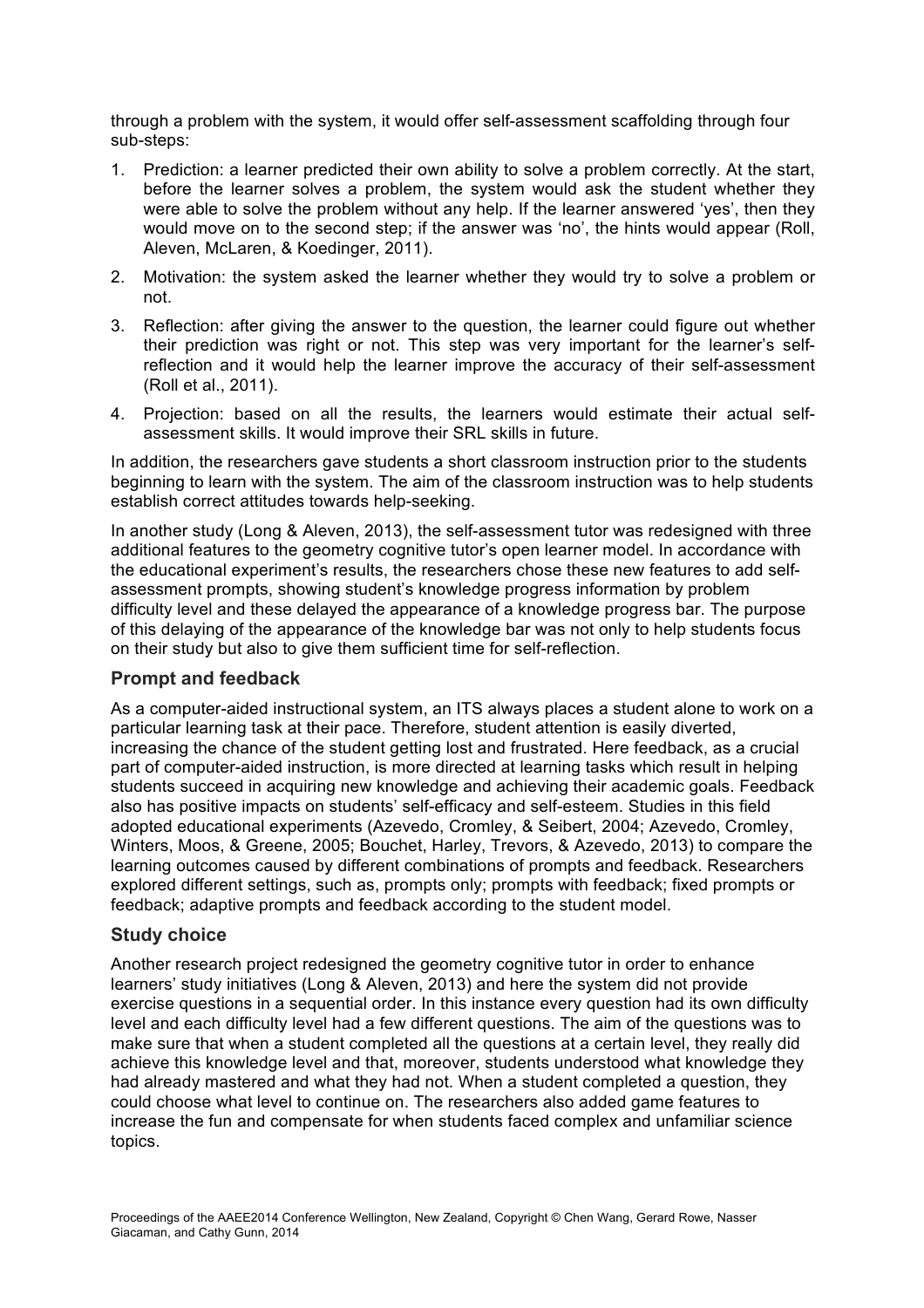## **Concept-mapping**

Betty's Brain, a teachable ITS which helps students learn ecosystems, used concept mapping as a form of scaffolding. Concept mapping is a method of visualizing information which is conducive to a more comprehensive and deeper understanding of key knowledge points and their relationships (Biswas, Roscoe, Jeong, & Sulcer, 2009; Biswas et al., 2004).

## **Learning by teaching**

Another way to foster student's SRL skills is learning by teaching. Researchers (Biswas et al., 2009; Biswas et al., 2004) believed that, in essence, the SRL process was as analogous to the teaching process: they both needed to analyze tasks, make plans, monitor the teaching/learning process and the context, retain consistent strategies or adjust to new ones and self-reflect for future proposed study. So the ITS they designed, Betty's Brain, was taught ecosystem knowledge by students. Students became the tutors, and they assessed their academic performance by examining the system's knowledge progress.

### **How effective are intelligent tutoring systems in improving students learning outcomes?**

We used Comprehensive Meta Analysis (CMA) software to calculate the effect size of ITS impacts on student academic performance. Because of the small sample size for most studies, we chose Hedge's *g* as the effect size index of this research. The Hedges' g was the differences of treated group and control group in an individual study. From all 53 articles, we chose ten independent studies (which reported 25 dependent variables of treated group's and control group's learning outcomes). These ten studies were chosen because they compared learning outcomes caused by traditional classroom instruction with those resulting from an ITS which included an SRL mechanism. Moreover, the samples from different research were diverse, from primary school students to university students, and the sample size ranged from 4 to 219. Based on the wide range of that sample size, we chose the random model's results (in preference to using a fixed model).

| Model  | Study name | <b>Outcome</b> | Cumulative statistics |                   |          |             |             |         |         | Cumulative hedges's g (95% CI) |         |      |      |      |
|--------|------------|----------------|-----------------------|-------------------|----------|-------------|-------------|---------|---------|--------------------------------|---------|------|------|------|
|        |            |                | Point                 | Standard<br>error | Variance | Lower limit | Upper limit | Z-Value | p-Value | $-1.00$                        | $-0.50$ | 0.00 | 0.50 | 1.00 |
|        | Azevedo    | Learning       | 0.541                 | 0.295             | 0.087    | $-0.038$    | 1.120       | 1.832   | 0.067   |                                |         |      |      |      |
|        | Azevedo    | Combined       | 0.258                 | 0.208             | 0.043    | $-0.151$    | 0.666       | 1.236   | 0.217   |                                |         |      |      |      |
|        | Azevedo    | Combined       | 0.240                 | 0.137             | 0.019    | $-0.028$    | 0.509       | 1.752   | 0.080   |                                |         |      |      |      |
|        | Azevedo    | Combined       | 0.479                 | 0.214             | 0.046    | 0.059       | 0.899       | 2.236   | 0.025   |                                |         |      |      |      |
|        | Bouchet    | Combined       | 0.422                 | 0.182             | 0.033    | 0.065       | 0.779       | 2.320   | 0.020   |                                |         |      |      |      |
|        | Moos 2011  | Score          | 0.397                 | 0.154             | 0.024    | 0.095       | 0.698       | 2.578   | 0.010   |                                |         |      |      |      |
|        | Biswas     | Combined       | 0.343                 | 0.142             | 0.020    | 0.064       | 0.622       | 2.406   | 0.016   |                                |         |      |      |      |
|        | Chen 2009  | Score          | 0.283                 | 0.127             | 0.016    | 0.035       | 0.531       | 2.238   | 0.025   |                                |         |      |      |      |
|        | Ifenthaler | Combined       | 0.257                 | 0.113             | 0.013    | 0.036       | 0.479       | 2.279   | 0.023   |                                |         |      |      |      |
|        | Kauffman   | Combined       | 0.252                 | 0.104             | 0.011    | 0.047       | 0.456       | 2.412   | 0.016   |                                |         |      |      |      |
| Random |            |                | 0.252                 | 0.104             | 0.011    | 0.047       | 0.456       | 2.412   | 0.016   |                                |         |      |      |      |

#### **Table 1: Cumulative statistics of ITSs' effective size**

Results showed that no ITS in this field had a negative impact on students' learning outcomes. The overall mean effect of the various ITS interventions,  $q = 0.252$ , showed that these types of ITS have small positive impacts on learners' academic performance (95% confidence interval [0.047, 0.456],  $p < 0.05$ ).  $p = 0.016$ , which was significantly different from zero.

## **What are the features of such intelligent tutoring systems?**

The ITS were developed by two different approaches: one was to design an ITS which included the SRL mechanism, while the other was to add the SRL mechanism to an existing ITS.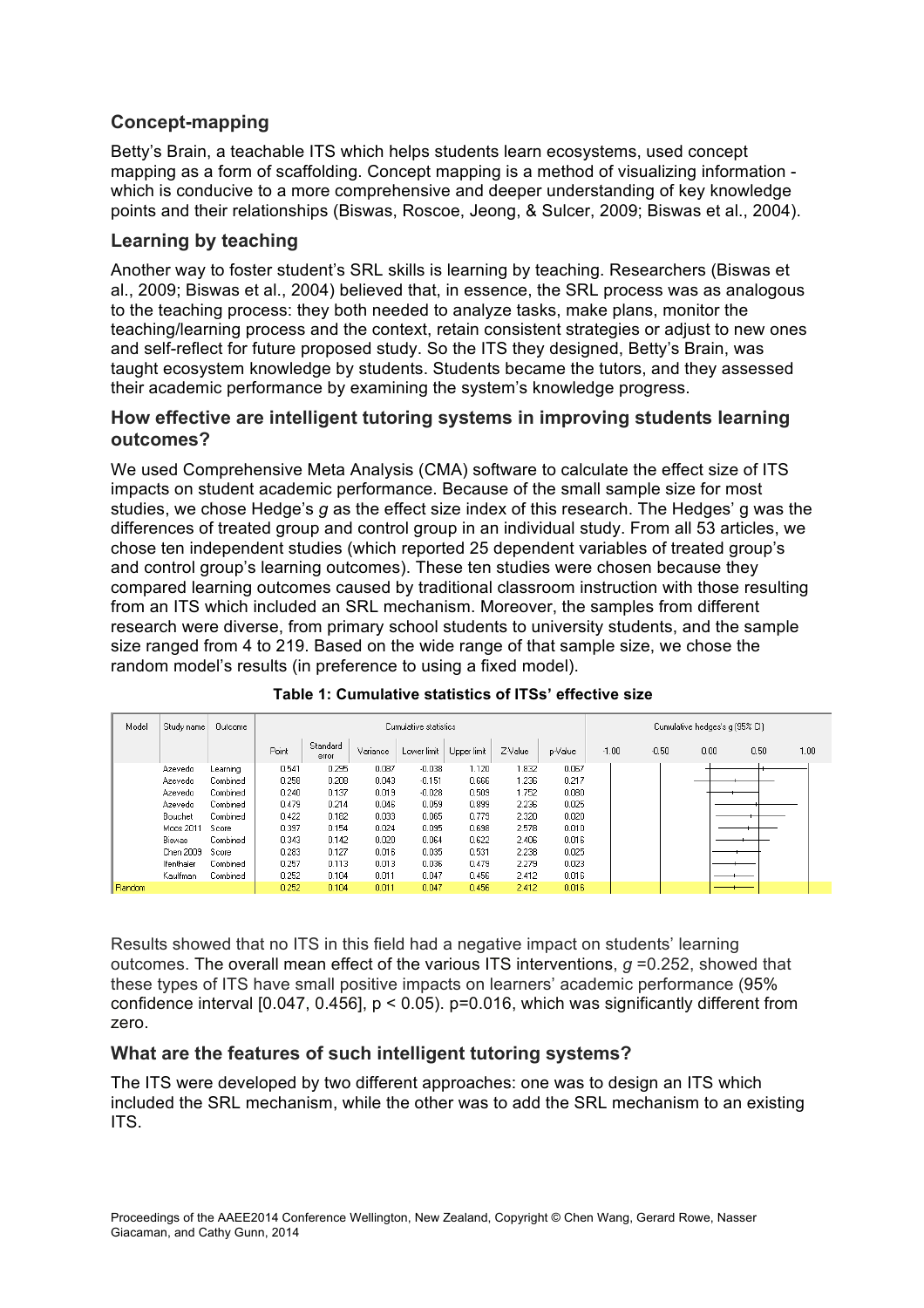#### **Extend SRL modules with an existing ITS system**

The Geometry Cognitive Tutor (Aleven et al., 2006) was designed using a model tracing algorithm, which meant that students needed to follow the right solutions when they solved problems: if they did not, they would be corrected by just-in-time prompts and adaptive feedback. On the basis of this ITS, researchers kept designing add-on agents to improve learner's SRL skills, such as the help tutor (Aleven et al., 2006) which improves learners' help-seeking skills, the self-assessment tutor (Roll et al., 2011) which helps students evaluate their learning progress and the study initiative tutor (Long & Aleven, 2013) to give the learning control rights to students rather than the system.

#### **Design an ITS for SRL**

Meta tutor, (Azevedo et al., 2004; Bouchet et al., 2013; Greene, Costa, Robertson, Pan, & Deekens, 2010; D. C. Moos, 2014) is a human circulatory system tutor which contains 4 pedagogical agents to foster student's SRL skills. It presents 41 pages of learning content with text or diagrams in a non-sequential order. Students can use the table of contents to choose different sub-topics. The four pedagogical agents (Gavin, Pam, Mary and Sam) provide adaptive prompts and feedback to students for SRL purposes: Gavin is the information guide for student navigation; Pam takes charge of setting up learning goals and making plans; Mary monitors student actions to guarantee that they will attain the goals; and the final agent, Sam, provides diverse learning support tools so that students can adopt the learning strategies they want. These teaching agents, therefore, take care of the student's whole SRL process.

The other fully-developed ITS in this field is Betty's Brain, an intelligent teachable tutor which can teach students ecosystems knowledge and also foster their SRL skills. The main feature of Betty's Brain is that in this system, students are the instructors who will teach the system to learn domain knowledge. The developers' philosophy was that student's SRL is consistent with a teacher's teaching process. Thus, letting students execute the teaching tasks will help them become active learners with high level SRL skills.

The two main features of these types of ITS were:

**Model-tracing ITS**. Most of the ITS in this field were model-tracing intelligent tutors. Modeltracing tutors contain a cognitive model of the domain, which helps the system check students' responses and make sure they are on the right track. If students have gone off track, the system guides them by providing prompts or feedback.

Model-tracing tutors lead to effective ITS but take a long time to develop - especially for building the cognitive model. Therefore some researchers have developed specialized authoring tools for model-tracing tutors in order to save time and reduce difficulties. An example is the Geometry Cognitive Tutor which was developed using a model-tracing tutor authoring tool.

**Multi-agent system**. Some of these types of ITS were multi-agent ITS. A multi-agent system was adopted to solve complex problems which cannot be done by an individual intelligent agent. In these systems, the designers applied different agents to guide or support every stage of a student's SRL process. For example, the Meta tutor (Bouchet, Harley, Trevors, & Azevedo, 2013), applied the four pedagogical agents (Gavin, Pam, Mary and Sam) to provide adaptive prompts and feedback to students for SRL purposes.

#### **Conclusion**

The results of this research support the idea that an ITS is an effective teaching method to foster student's SRL abilities. Preliminary meta-analysis results imply such ITS have a small positive impact on student's learning outcomes. In this field, most of the ITS were designed for STEM (Science Technology Engineering and Mathematics) subjects. ITS can help students learn such complex topics without creating huge cognitive overload. Compared with classroom instruction, these kinds of intelligent tutoring systems use learning analytics and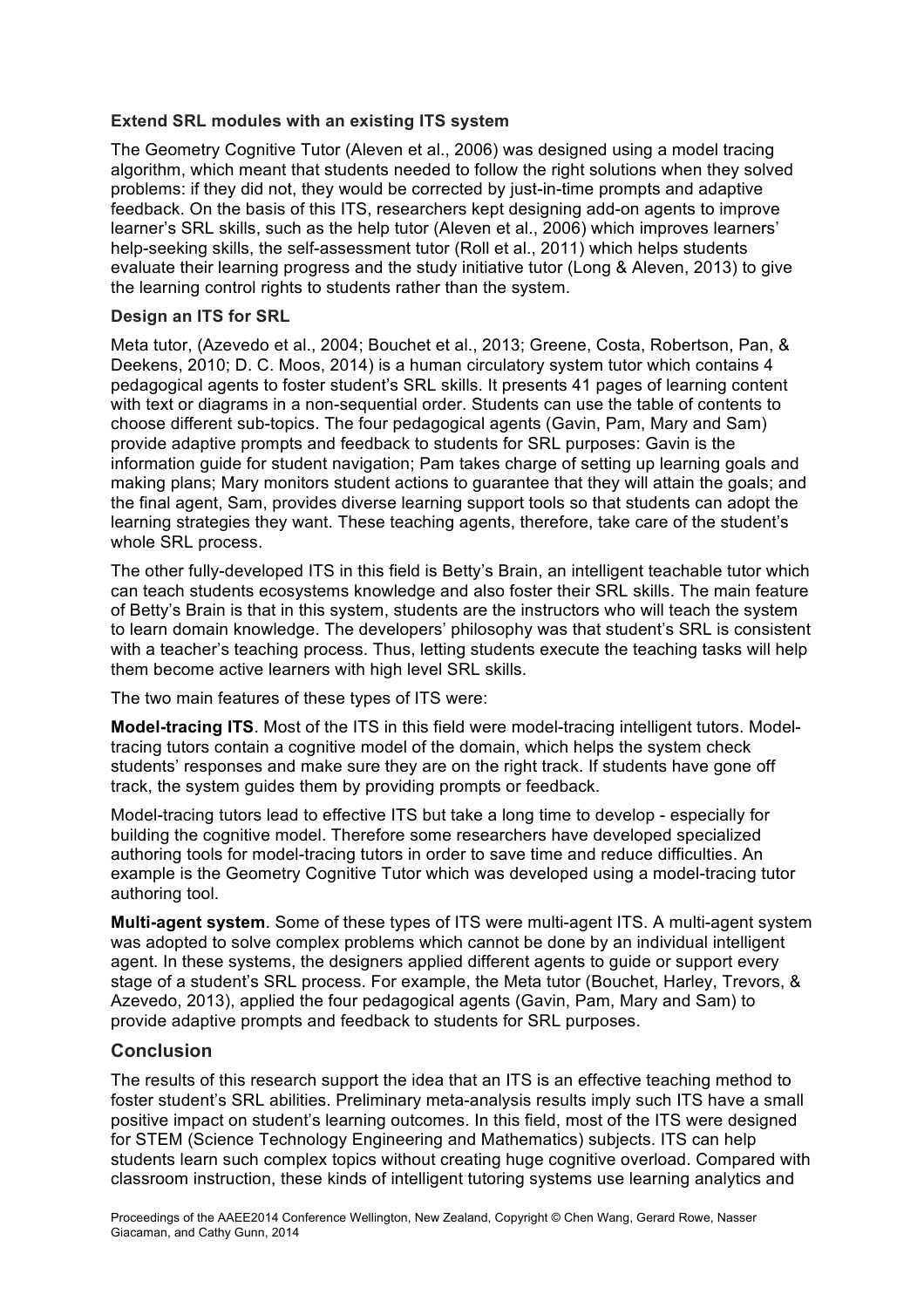collect event data to measure a learner's SRL progress, rather than using self-reported data. This method of collecting data can also aid the system's decision making and evaluation. The main modes of scaffolding were prompts and feedback. The timing of a prompt's appearance (just-in-time or delayed), and the content of the feedback (context-sensitive or context-insensitive) had a significant influence on a student's learning outcomes. The SRL mechanism could be embedded in an ITS from the point of initial design or be retro-fitted to an existing ITS as add-on agents afterwards. Most of the systems were model-tracing ITS and multi-agent systems.

This study only compared the learning outcomes caused by traditional classroom instruction and an ITS which included an SRL mechanism. We did not explore the differences of academic performance caused by standard ITS and an ITS with an SRL mechanism. Moreover, this study did not analyze the variance of SRL abilities caused by using an ITS with an SRL mechanism. These will be the subject of future research.

#### **References**

- Aleven, V., Mclaren, B., Roll, I., & Koedinger, K. (2006). Toward meta-cognitive tutoring: A model of help seeking with a cognitive tutor. *International Journal of Artificial Intelligence in Education, 16*(2), 101-128.
- Aleven, V., Roll, I., McLaren, B. M., & Koedinger, K. R. (2010). Automated, unobtrusive, action-byaction assessment of self-regulation during learning with an intelligent tutoring system. *Educational Psychologist, 45*(4), 224-233. doi:10.1080/00461520.2010.517740
- Azevedo, R., & Cromley, J. G. (2004). Does training on self-regulated learning facilitate students' learning with hypermedia? *Journal of Educational Psychology, 96*(3), 523-535.
- Azevedo, R., Cromley, J. G., & Seibert, D. (2004). Does adaptive scaffolding facilitate students' ability to regulate their learning with hypermedia? *Contemporary Educational Psychology, 29*(3), 344- 370.
- Azevedo, R., Cromley, J., Winters, F., Moos, D., & Greene, J. (2005). Adaptive human scaffolding facilitates adolescents' self-regulated learning with hypermedia. *Instructional Science, 33*(5), 381- 412. doi:10.1007/s11251-005-1273-8
- Azevedo, R., Johnson, A., Burkett, C., Chauncey, A., Lintean, M. C., Cai, Z., & Rus, V. (2010, March). The Role of Prompting and Feedback in Facilitating Students' Learning about Science with MetaTutor. In *AAAI Fall Symposium: Cognitive and Metacognitive Educational Systems*.
- Azevedo, R., Landis, R. S., Feyzi-Behnagh, R., Duffy, M., Trevors, G., Harley, J. M., ... & Hossain, G. (2012, January). The effectiveness of pedagogical agents' prompting and feedback in facilitating co-adapted learning with MetaTutor. In *Intelligent tutoring systems* (pp. 212-221). Springer Berlin Heidelberg.
- Azevedo, R., Moos, D., Greene, J., Winters, F., & Cromley, J. (2008). Why is externally-facilitated regulated learning more effective than self-regulated learning with hypermedia? *Educational Technology Research & Development, 56*(1), 45-72. doi:10.1007/s11423-007-9067-0
- Azevedo, R., Moos, D. C., Johnson, A. M., & Chauncey, A. D. (2010). Measuring cognitive and metacognitive regulatory processes during hypermedia learning: Issues and challenges. *Educational Psychologist, 45*(4), 210-223.
- Azevedo, R., Witherspoon, A., Graesser, A., McNamara, D., Chauncey, A., Siler, E., Lintean, M. (2009). MetaTutor: Analyzing self-regulated learning in a tutoring system for biology. *Artificial Intelligence in Education: Building Learning Systems that Care: From Knowledge Representation to Affective Modelling, 200*, 635-637.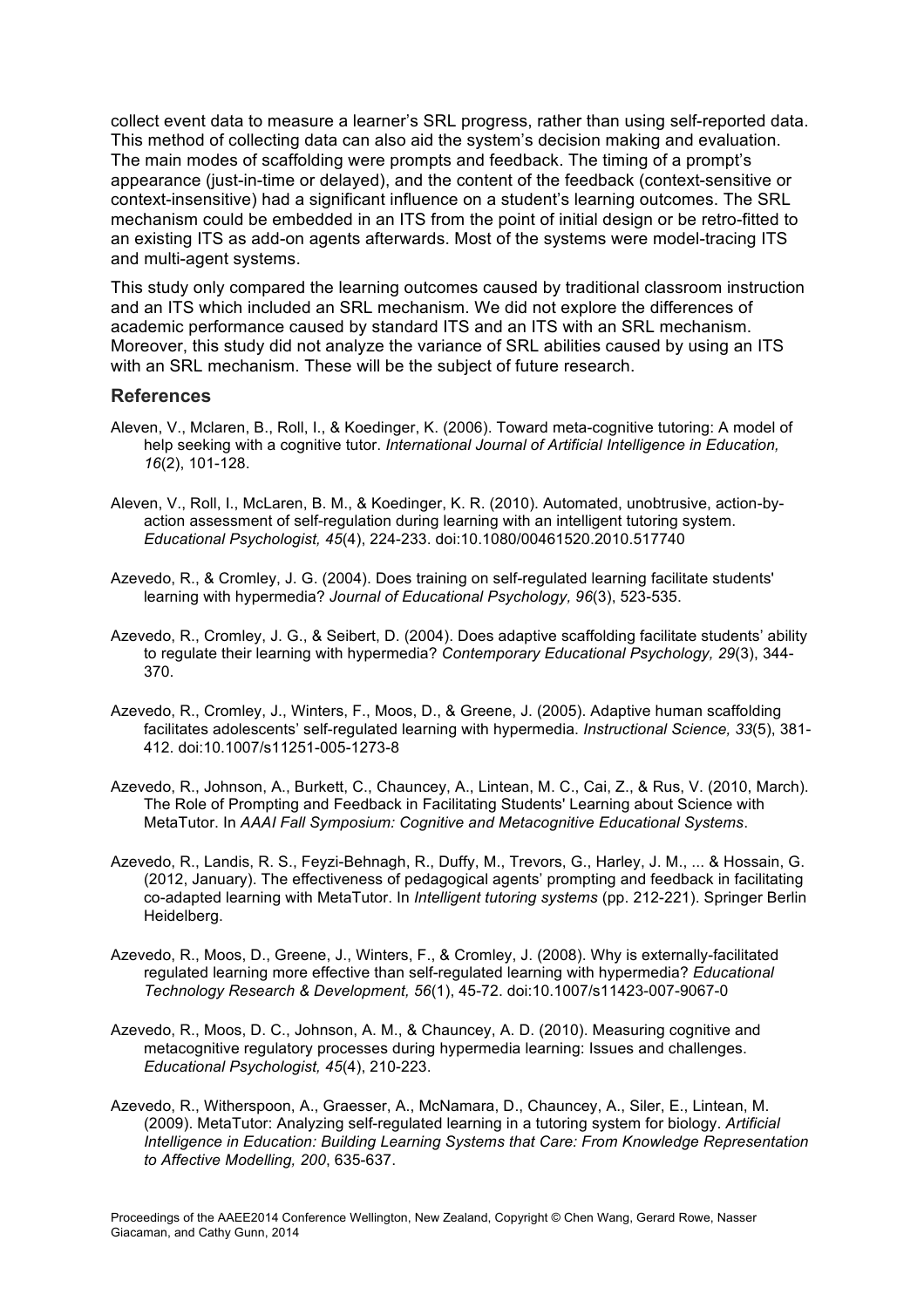- Barrus, A. (2013). *Does Self-Regulated Learning-Skills Training Improve High-School Students' Self-Regulation, Math Achievement, and Motivation While Using an Intelligent Tutor?* (Doctoral dissertation, Arizona State University).
- Biswas, G., Roscoe, R., Jeong, H., & Sulcer, B. (2009). Promoting self-regulated learning skills in agent-based learning environments. In *Proceedings of the 17th international conference on computers in education* (pp. 67-74).
- Biswas, G., Leelawong, K., Belynne, K., Viswanath, K., Vye, N., Schwartz, D., & Davis, J. (2004, August). Incorporating self regulated learning techniques into learning by teaching environments. In *The Twenty Sixth Annual Meeting of the Cognitive Science Society* (pp. 120-125).
- Bouchet, F., Azevedo, R., Kinnebrew, J. S., & Biswas, G. (2012). Identifying Students' Characteristic Learning Behaviors in an Intelligent Tutoring System Fostering Self-Regulated Learning. *International Educational Data Mining Society*.
- Bouchet, F., Harley, J. M., & Azevedo, R. (2013, January). Impact of Different Pedagogical Agents' Adaptive Self-regulated Prompting Strategies on Learning with MetaTutor. In *Artificial Intelligence in Education* (pp. 815-819). Springer Berlin Heidelberg.
- Bouchet, F., Harley, J. M., Trevors, G. J., & Azevedo, R. (2013). Clustering and profiling students according to their interactions with an intelligent tutoring system fostering self-regulated learning. *JEDM-Journal of Educational Data Mining, 5*(1), 104-146.
- Chatzara, K., Karagiannidis, C., & Stamatis, D. (2014). Cognitive support embedded in self-regulated e-learning systems for students with special learning needs. *Education and Information Technologies*, 1-17.
- Chen, C. (2009). Personalized E-learning system with self-regulated learning assisted mechanisms for promoting learning performance. *Expert Systems with Applications, 36*(5), 8816-8829. doi:10.1016/j.eswa.2008.11.026
- Greene, J. A., Costa, L., Robertson, J., Pan, Y., & Deekens, V. M. (2010). Exploring relations among college students' prior knowledge, implicit theories of intelligence, and self-regulated learning in a hypermedia environment. *Computers & Education, 55*(3), 1027-1043.
- Greene, J. A., & Azevedo, R. (2010). The measurement of learners' self-regulated cognitive and metacognitive processes while using computer-based learning environments. *Educational Psychologist, 45*(4), 203-209. doi:10.1080/00461520.2010.515935
- Greene, J. A., & Azevedo, R. (2009). A macro-level analysis of SRL processes and their relations to the acquisition of a sophisticated mental model of a complex system. *Contemporary Educational Psychology, 34*(1), 18-29.
- Harley, J., Bouchet, F., & Azevedo, R. (2011, January). Examining Learners' Emotional Responses to Virtual Pedagogical Agents' Tutoring Strategies. In *Intelligent Virtual Agents* (pp. 449-450). Springer Berlin Heidelberg.
- Ifenthaler, D. (2012). Determining the effectiveness of prompts for self-regulated learning in problemsolving scenarios. *Journal of Educational Technology & Society*, *15*(1), 38-52.
- Johnson, A. M., Azevedo, R., & D'Mello, S. K. (2011). The temporal and dynamic nature of selfregulatory processes during independent and externally assisted hypermedia learning. *Cognition & Instruction, 29*(4), 471-504. doi:10.1080/07370008.2011.610244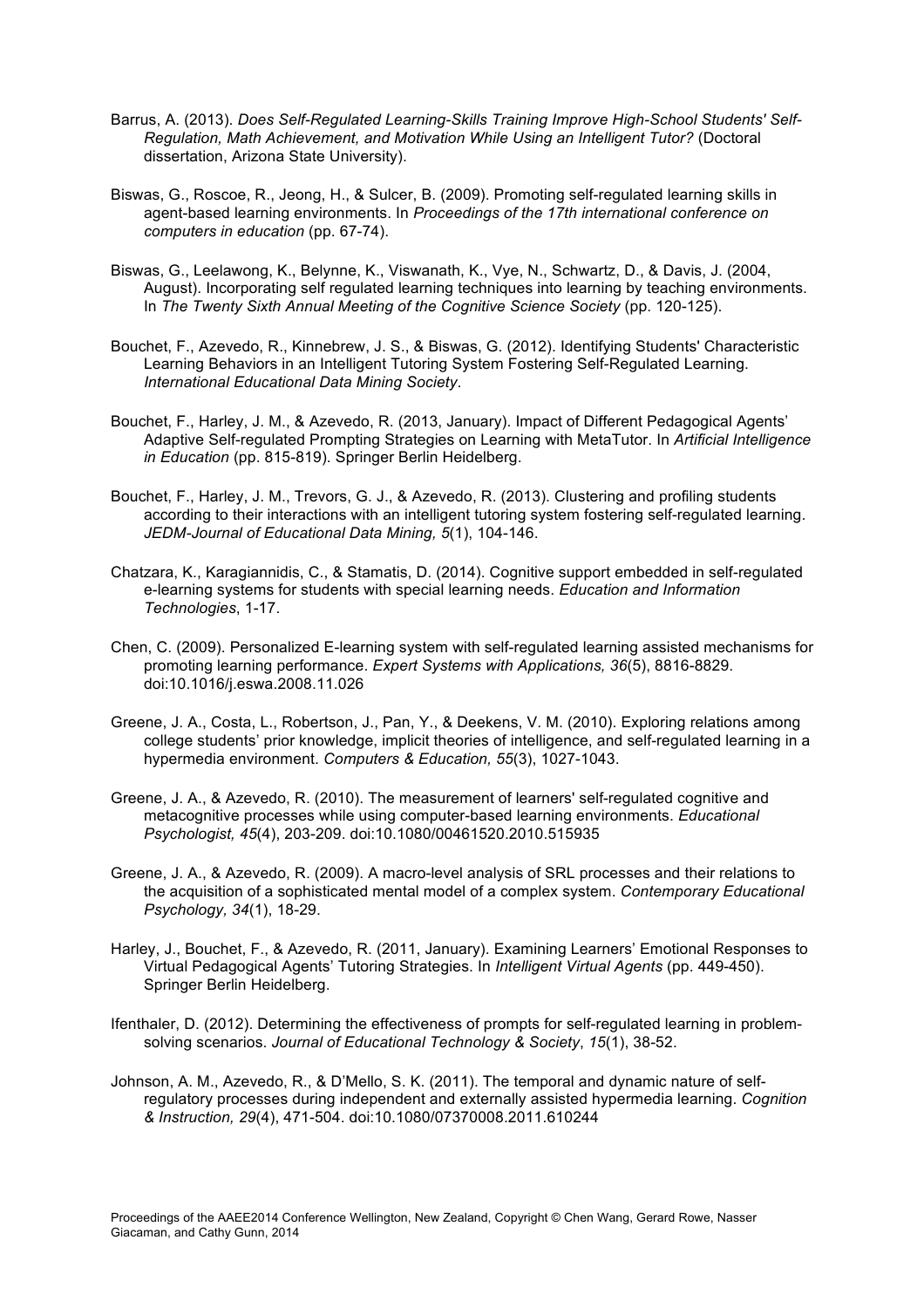- Kauffman, D. F. (2004). Self-regulated learning in web-based environments: Instructional tools designed to facilitate cognitive strategy use, metacognitive processing, and motivational beliefs. *Journal of Educational Computing Research, 30*(1), 139-161.
- Khosravifar, B., Bouchet, F., Feyzi-Behnagh, R., Azevedo, R., & Harley, J. M. (2013, March). Using Intelligent Multi-Agent Systems to Model and Foster Self-Regulated Learning: A Theoretically-Based Approach Using Markov Decision Process. In *Advanced Information Networking and Applications (AINA), 2013 IEEE 27th International Conference on* (pp. 413-420). IEEE.
- Lawanto, O., Santoso, H. B., Goodridge, W., & Lawanto, K. N. (2014). Task value, self-regulated learning, and performance in a web-intensive undergraduate engineering course: How are they related? *Journal of Online Learning & Teaching, 10*(1), 97-111.
- Long, Y., & Aleven, V. (2013). Active Learners: Redesigning an Intelligent Tutoring System to Support Self-regulated Learning. In *Scaling up Learning for Sustained Impact* (pp. 490-495). Springer Berlin Heidelberg.
- Long, Y., & Aleven, V. (2013, January). Supporting students' self-regulated learning with an open learner model in a linear equation tutor. In *Artificial intelligence in education* (pp. 219-228). Springer Berlin Heidelberg.
- Mandell, B. E. (2013). *Examining Middle School Science Student Self-Regulated Learning in a Hypermedia Learning Environment through Microanalysis* (Doctoral dissertation, George Mason University).
- McGhee, R. M. H. (2010). Asynchronous Interaction, Online Technologies Self-Efficacy and Self-Regulated Learning as Predictors of Academic Achievement in an Online Class. *ProQuest LLC*.
- Mcquiggan, S. W., & Lester, J. C. (2006). Diagnosing self-efficacy in intelligent tutoring systems: An empirical study. Paper presented at the *Intelligent Tutoring Systems,* 565-574.
- Mcquiggan, S. W., Mott, B. W., & Lester, J. C. (2008). Modeling self-efficacy in intelligent tutoring systems: An inductive approach. *User Modeling and User-Adapted Interaction, 18*(1-2), 81-123.
- Moos, D. C. (2014). Setting the stage for the metacognition during hypermedia learning: What motivation constructs matter? *Computers & Education, 70*, 128-137.
- Moos, D. C. (2011). Self-regulated learning and externally generated feedback with hypermedia. *Journal of Educational Computing Research, 44*(3), 265-297.
- Moos, D. C. (2009). Note-taking while learning hypermedia: Cognitive and motivational considerations. *Computers in Human Behaviour, 25*(5), 1120-1128.
- Moos, D. C. (2013). Examining hypermedia learning: The role of cognitive load and self-regulated learning. *Journal of Educational Multimedia & Hypermedia, 22*(1), 39-61.
- Moos, D. C. (2010). Self-regulated learning with hypermedia: Too much of a good thing? *Journal of Educational Multimedia & Hypermedia, 19*(1), 59-77.
- Moos, D. C., & Azevedo, R. (2008). Monitoring, planning, and self-efficacy during learning with hypermedia: The impact of conceptual scaffolds. *Computers in Human Behavior, 24*(4), 1686- 1706.
- Moos, D. C., & Azevedo, R. (2008). Self-regulated learning with hypermedia: The role of prior domain knowledge. *Contemporary Educational Psychology, 33*(2), 270-298.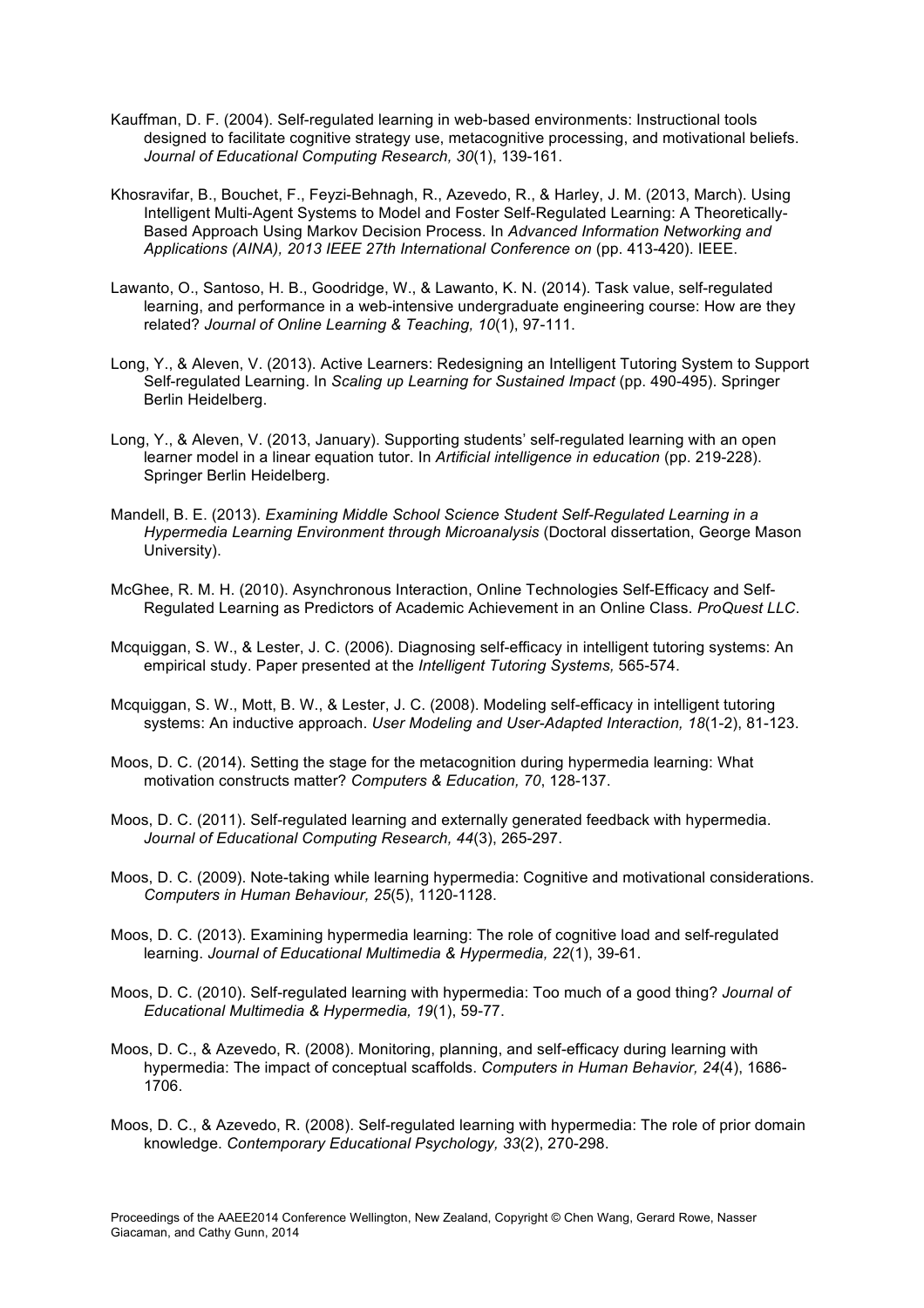- Muldner, K., & Conati, C. (2010). Scaffolding meta-cognitive skills for effective analogical problem solving via tailored example selection. *International Journal of Artificial Intelligence in Education, 20*(2), 99-136.
- Narciss, S., Proske, A., & Koerndle, H. (2007). Promoting self-regulated learning in web-based learning environments. *Computers in Human Behavior, 23*(3), 1126-1144.
- Nelson-Le Gall, S. (1981). Help-seeking: An understudied problem-solving skill in children. *Developmental Review, 1*(3), 224-246. doi: 10.1016/0273-2297(81)90019-8
- Pei-Di Shen, Tsang-Hsiung Lee, & Chia-Wen Tsai. (2008). Enhancing skills of application software via web-enabled problem-based learning and self-regulated learning: An exploratory study. *International Journal of Distance Education Technologies, 6*(3), 69-84.
- Poitras, E. G., & Lajoie, S. P. (2014). Developing an agent-based adaptive system for scaffolding selfregulated inquiry learning in history education. *Educational Technology Research and Development, 62*(3), 335-366.
- Pintrich, P. R. (2000). Multiple goals, multiple pathways: The role of goal orientation in learning and achievement. *Journal of educational psychology*, *92*(3), 544.
- Roll, I., Aleven, V., McLaren, B. M., & Koedinger, K. R. (2011). Improving students' help-seeking skills using metacognitive feedback in an intelligent tutoring system. *Learning and Instruction, 21*(2), 267-280.
- Roll, I., Aleven, V., McLaren, B. M., & Koedinger, K. R. (2011). Metacognitive practice makes perfect: Improving students' self-assessment skills with an intelligent tutoring system. *Artificial Intelligence in Education, 6738*, 288-295.
- Roll, I., Aleven, V., McLaren, B. M., & Koedinger, K. R. (2007). Can help seeking be tutored? searching for the secret sauce of metacognitive tutoring. *Artificial Intelligence in Education, 158*, 203-210.
- Rosa, K. D., & Eskenazi, M. (2013). Self-assessment in the REAP tutor: Knowledge, interest, motivation, & learning. *International Journal of Artificial Intelligence in Education, 21*(4), 237-253. doi:10.3233/JAI-130027
- Russo, G., Pipitone, A., & Pirrone, R. (2009). Acquisition of new knowledge in tutorj. Paper presented at the *Proc. of the AAAI 2009 Fall Symposium in Cognitive and Metacognitive Educational Systems (FS-09-02),* 81-86.
- Schunk, D. H. (2005). Self-regulated learning: The educational legacy of Paul R. Pintrich. *Educational Psychologist, 40*(2), 85-94.
- Sullins, J., Azevedo, R., Trousdale, A., & Scott, J. (2007). The influence of external-regulation on student generated questions during hypermedia learning. *Artificial Intelligence in Education, 158*, 187-194.
- VanLehn, K. (2011). The relative effectiveness of human tutoring, intelligent tutoring systems, and other tutoring systems. *Educational Psychologist*, 46(4), 197-221.
- Witherspoon, A. M., Azevedo, R., & D'Mello, S. (2008, January). The dynamics of self-regulatory processes within self and externally regulated learning episodes during complex science learning with hypermedia. In *Intelligent Tutoring Systems* (pp. 260-269). Springer Berlin Heidelberg.
- Woolf, B. P. (2010). *Building intelligent interactive tutors: Student-centered strategies for revolutionizing e-learning*. Morgan Kaufmann.